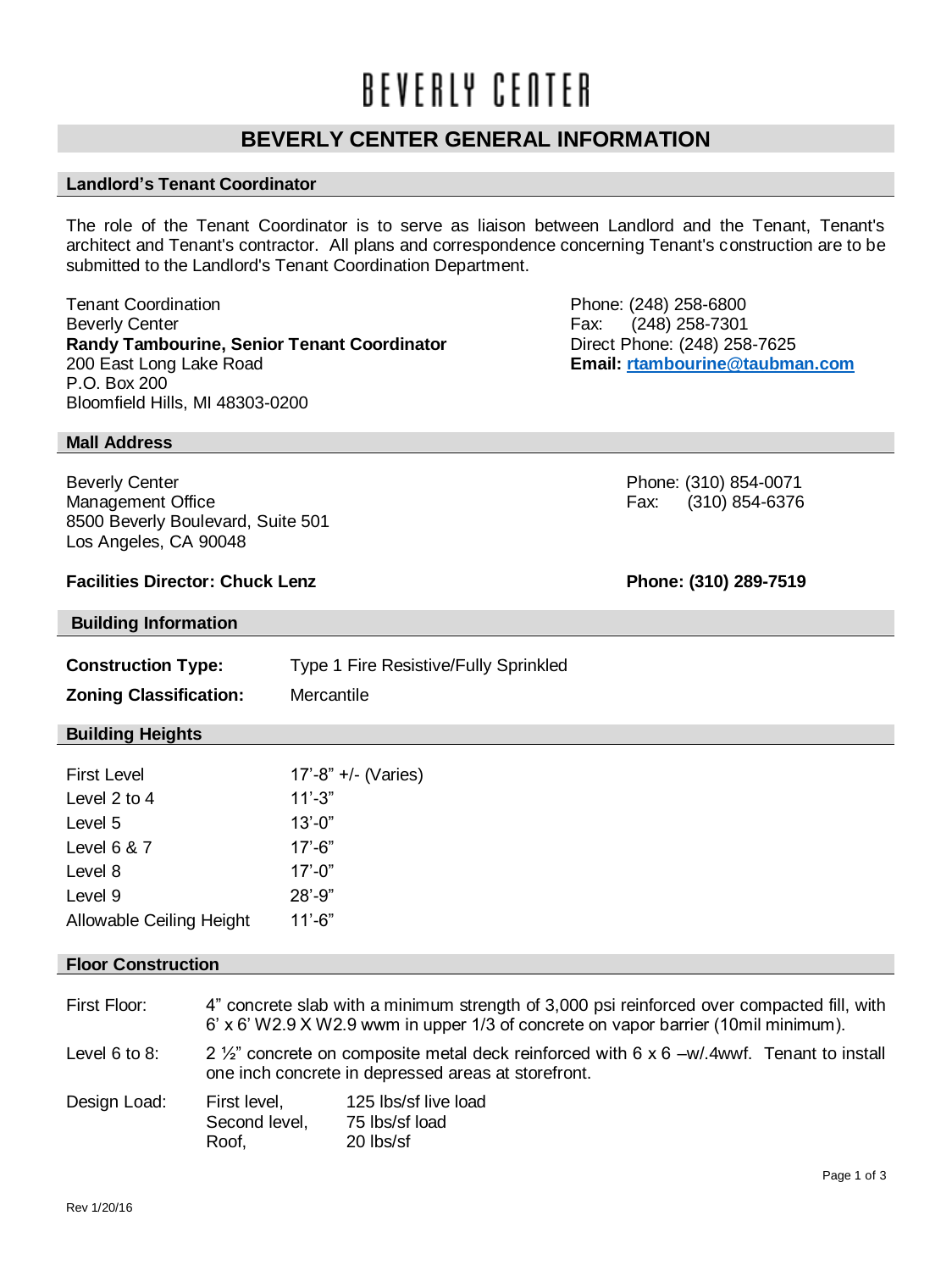# RFVFRIY CFNTFR

#### **Demising Wall Construction**

One layer  $5/8$ " gypsum board tenant side only on 4" metal studs  $@$  16" OC (25 gauge)

### **Service Corridor Vestibule Required**

Yes

One layer of  $1/2$ " fire-retardant treated masonite  $4' - 0$ " metal corner guards 8' high to be installed inside service vestibule recess to match Landlord corridor finish.

#### **Utility Services and Points of Connection**

Electrical: Service available to premises: 277/480 volt, 3 phase 4 wire, 60 hertz. Watt Density: Retail Tenants level 6  $& 7 = 6.5$  watts/SF

Tenants connect to designated electrical distribution rooms as determined by Landlord at Tenant expense. Tenants responsible for Fusible Disconnect and Electric Meter.

#### **Telephone**

Tenant to extend telephone service in conduit from premises to Landlord's designated telephone closet as determined by Landlord at Tenant's expense.

#### **Plumbing**

3/4" Cold Water stub located *above* or *below* the premises in a location determined by Landlord for Tenants at Tenants expense.

4" Sanitary Sewer and Plumbing Vent stubbed to a location determined by Landlord.

4" Kitchen Waste stubbed to a location below the tenant's premises for Food Court tenants.

Gas Utility Company meter manifolds located in loading docks.

#### **HVAC**

VAC Conditioned Air Supply stubbed to a location within or in close proximity to tenant's premises. VAV boxes will be installed by the Tenant in accordance with the Landlord approved construction documents.

Maximum CFM for tenants on level 6  $& 7 = 1.0$  CFM/SF

Lighting: 5.5 watts/SF

Occupancy: One person/75 SF

1000 CFM of make-up air available from common areas HVAC system.

Food Court Tenants: Make up air and HVAC systems by Tenant.

All tenant HVAC equipment, exhaust fans, etc., to be located on the roof must be installed on support equipment curbs located on the roof in locations determined by Landlord.

#### **Fire Protection**

Sprinkler system is a hydraulically calculated fire protection system. A sprinkler shutdown fee of \$250.00 is required for **each** shutdown Must use schedule 40 pipe, thin wall pipe is not permitted.